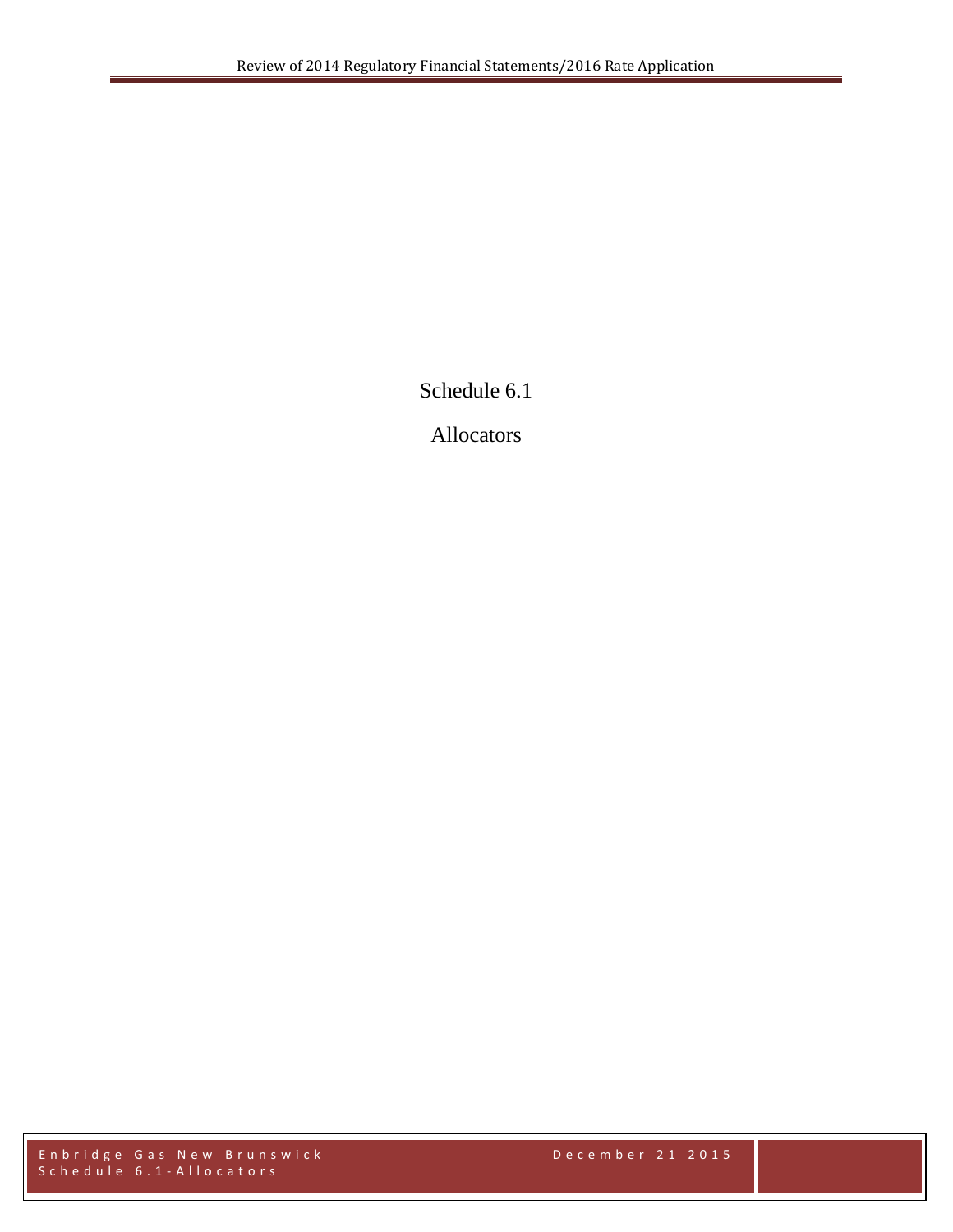*E - External Allocation Factors - based on direct knowledge from data in the utility's accounting and other records*

*I - Internal Allocation Factors - based on some combination of external allocation factors, previously directly assigned costs and other internal allocation factors.*

| <b>Allocator Name</b>            | <b>Description</b>                                                                                                                                                                                                                                                                                                |
|----------------------------------|-------------------------------------------------------------------------------------------------------------------------------------------------------------------------------------------------------------------------------------------------------------------------------------------------------------------|
| <b>Functional Allocators</b>     |                                                                                                                                                                                                                                                                                                                   |
| <b>DIST</b>                      | 100% Functionalized to Distribution and is considered to be directly related to the<br>Distribution System (E)                                                                                                                                                                                                    |
| DIST_PT                          | based on Distribution Plant and has a Demand and a Customer component. Each<br>component of Distribution Plant is allocated to either Demand or Customer or a<br>combination of both and the overall total Distribution Plant allocation for Demand &<br>Customer form the percentages used in this allocator (I) |
| LABOR                            | total labour amount, allocated between Distribution and Onsite. Based on a review of total<br>O&M labour costs in each cost centre, labour was determined to be associated with either<br>the Distribution or Onsite functions (I)                                                                                |
| O&MXGAS                          | total operating expenses (less any gas related O&M i.e. gas nomination services),<br>allocated between Distribution and Onsite based on a review of total O&M expenses to<br>determine the drivers of expenditures within each cost centre (I)                                                                    |
| <b>ONSITE</b>                    | 100% Functionalized to Onsite, which refers to the costs associated with a customer on<br>the system (onsite includes a portion of service lines, meters and regulators installed on-<br>site at the customer's premises) $(E)$                                                                                   |
| <b>PLANT</b>                     | total amount of Distribution Plant, allocating 100% of the costs to Distribution (1)                                                                                                                                                                                                                              |
| <b>RevRegxGas</b>                | total revenue requirement (less gas related revenue requirement), allocated to<br>Distribution and Onsite based on the % of return on rate base & regulated expenses in<br>each category (I)                                                                                                                      |
| <b>Classification Allocators</b> |                                                                                                                                                                                                                                                                                                                   |
| CUST                             | based on costs that vary with specific customer requirements, the number of customers,<br>or both (such as meters and service lines) - (100% classified to Customer) $(E)$                                                                                                                                        |
| <b>DEMAND</b>                    | based on costs associated with design day demand (100% classified to Demand) $(E)$                                                                                                                                                                                                                                |
| <b>DISTLABOR</b>                 | labour costs that are attributable to the distribution system, contains a Demand and<br>Customer component (I)                                                                                                                                                                                                    |
| <b>DISTOnlyPT</b>                | based on the portion of Distribution Plant that is considered to be Demand driven (to meet<br>design day demand). Includes mains, measurement & regulation assets ( <i>I</i> )                                                                                                                                    |
| <b>DISTPT</b>                    | based on Distribution Plant and has a Demand and a Customer component. Each<br>component of Distribution Plant is allocated to either Demand or Customer or a<br>combination of both and the overall total Distribution Plant allocation for Demand &<br>Customer form the percentages used in this allocator (I) |
| <b>MAINS</b>                     | assumes 44% classification to Customer (to meet the minimum system requirements)<br>and 56% classification to Demand (to meet peak demand needs) $(E)$                                                                                                                                                            |
| MAIN&SERVICE                     | based on the mains and services portion of Distribution Plant and contains a Demand and<br>Customer component (I)                                                                                                                                                                                                 |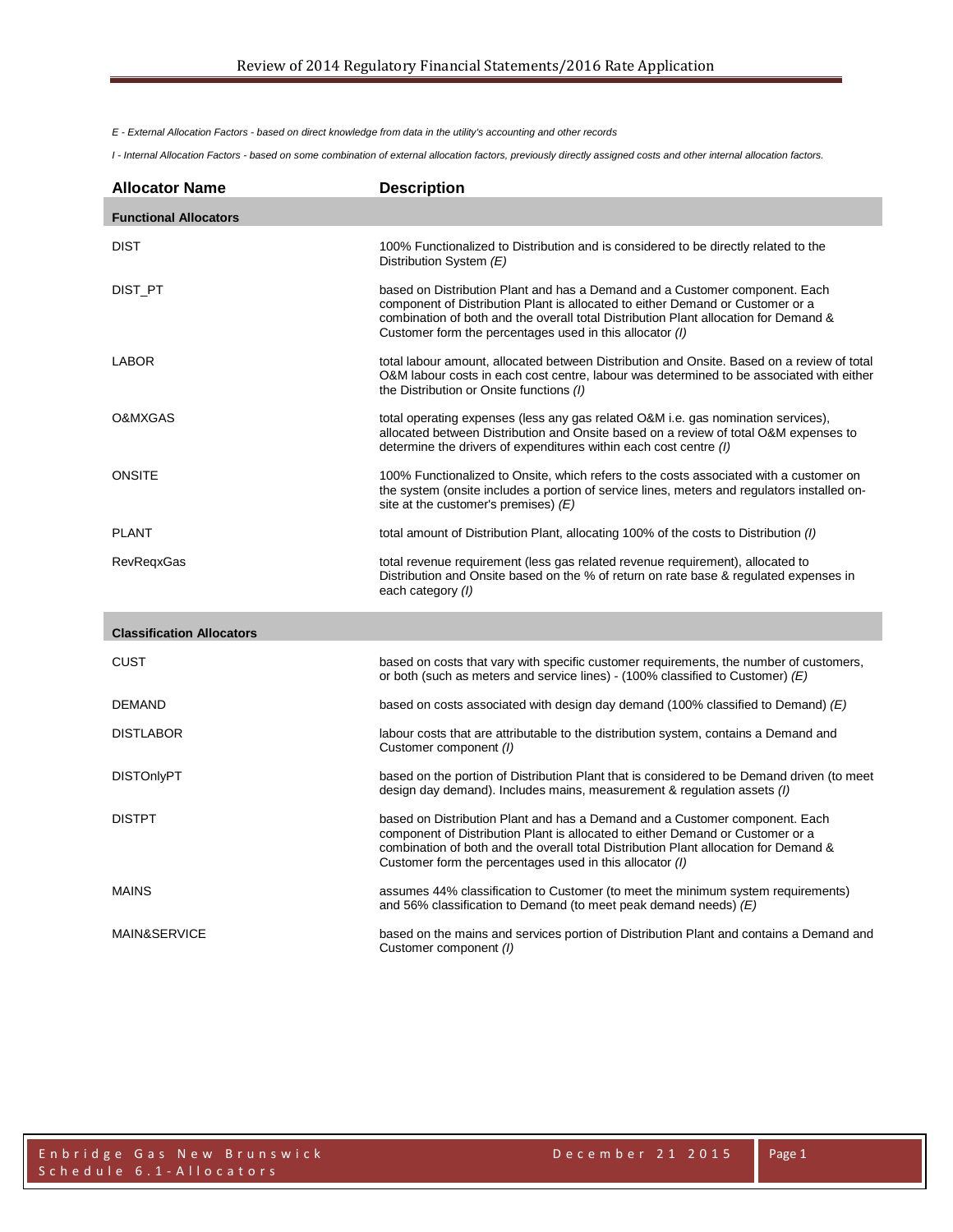*E - External Allocation Factors - based on direct knowledge from data in the utility's accounting and other records*

*I - Internal Allocation Factors - based on some combination of external allocation factors, previously directly assigned costs and other internal allocation factors.*

| <b>Allocator Name</b>      | <b>Description</b>                                                                                                                                                                                                                                                                                                                    |
|----------------------------|---------------------------------------------------------------------------------------------------------------------------------------------------------------------------------------------------------------------------------------------------------------------------------------------------------------------------------------|
| RevReq_Dist                | based on the portion of the revenue requirement that is driven by Distribution and contains<br>a Demand and Customer component (I)                                                                                                                                                                                                    |
| <b>Demand Allocators</b>   |                                                                                                                                                                                                                                                                                                                                       |
| Delivery_Rev               | percentages are established based on the breakdown of forecasted distribution revenue by<br>rate class $(E)$                                                                                                                                                                                                                          |
| DISTLABOR-D                | labour costs that are considered to be attributed to the distribution system - includes only<br>the Demand component based on a review of O&M labour costs (I)                                                                                                                                                                        |
| DISTO&MXGAS-D              | total O&M expenses that are considered to be driven by Distribution are allocated based<br>on each expense group's allocators - includes only the Demand component (I)                                                                                                                                                                |
| DISTPT-D                   | based on the portion of Distribution Plant that is attributed to Demand (I)                                                                                                                                                                                                                                                           |
| MainsDemand                | based on the Calculated peak design day - No amount allocated to Small General $(E)$                                                                                                                                                                                                                                                  |
| Peak                       | calculated peak design day (the 24-hour period where there is the maximum amount of<br>system demand). Based on forecasted consumption with adjustments for forecasted<br>weather (degree days) $(E)$                                                                                                                                 |
| <b>RATEBASE</b>            | based on total rate base, where each component of rate base is allocated to Distribution or<br>Onsite based on the component's individual analysis. Overall, a percentage is allocated to<br>each based on the sum of the components of rate base (I)                                                                                 |
| <b>Customer Allocators</b> |                                                                                                                                                                                                                                                                                                                                       |
| <b>Billing</b>             | Black & Veatch assumption based on prior client studies/experience. Allocator calculated<br>using 2015 average number of customers with a weighting to account for differences in<br>assumed billing costs between classes. Allocations based on interviews with billing,<br>professional judgment and advice from Black & Veatch (E) |
| Bills All                  | Black & Veatch assumption based on prior client studies/experience. Calculated by<br>multiplying the average number of customers in the class by 12 (assumed number of bills<br>per customer per year) $(E)$                                                                                                                          |
| Delivery_Rev               | percentages are established based on the breakdown of forecasted distribution revenue by<br>rate class $(E)$                                                                                                                                                                                                                          |
| DISTLABOR-C                | labour costs that are considered to be attributed to the distribution system - includes only<br>the Customer component based on a review of O&M labour costs (I)                                                                                                                                                                      |
| DISTO&MXGAS-C              | total O&M expenses that are considered Distribution driven are allocated to customer rate<br>classes based on each expense group's allocators - includes only the Customer<br>component (1)                                                                                                                                           |